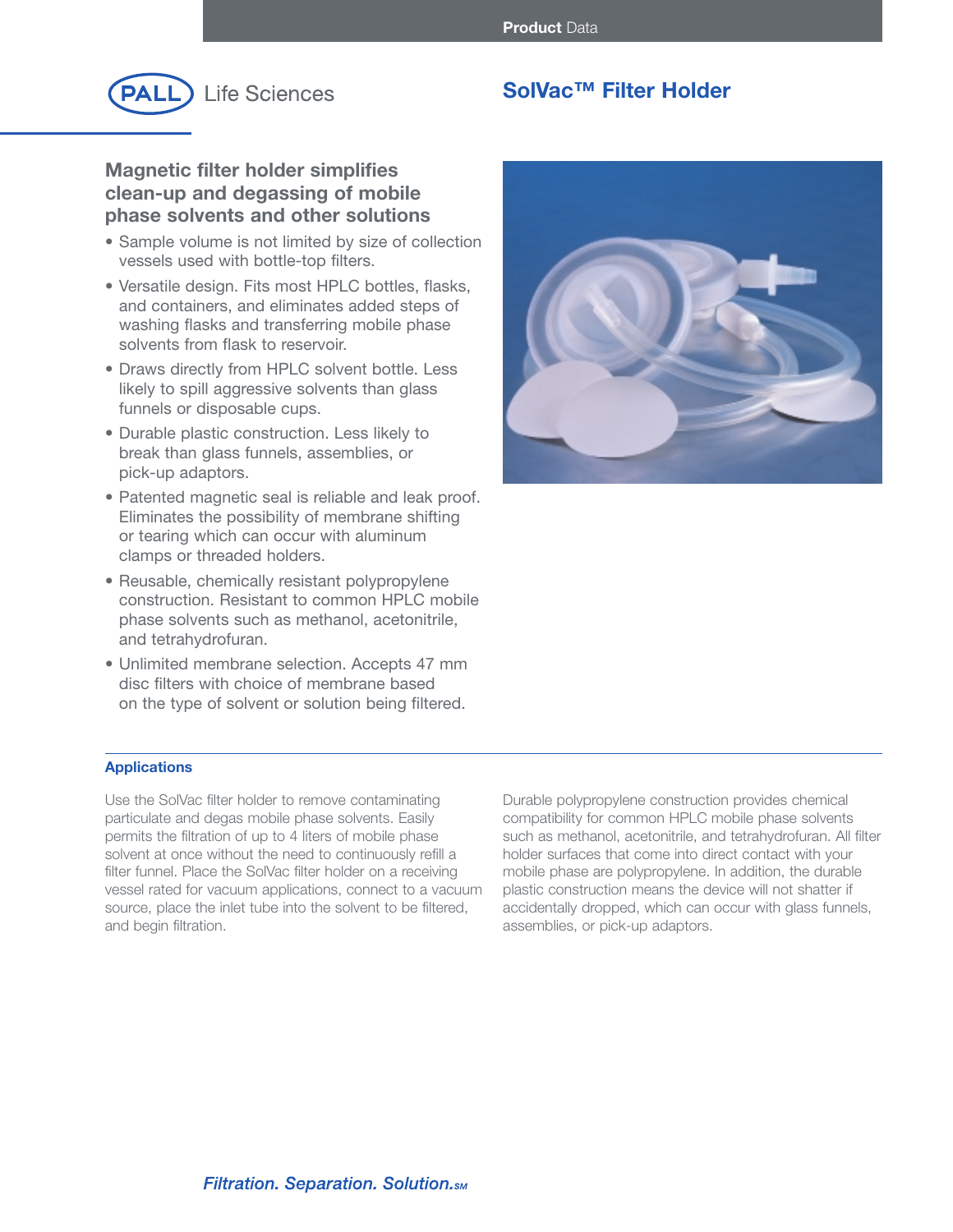### **Specifications**

## **Materials of Construction**

Upper Housing, Housing Base: Polypropylene

Feedline Tubing: Ultra chemical-resistant Tygon\*, 4.8 mm (3/16 in.) ID

Thumb Clamp: Celcon\* plastic

Feedline Sinker: PTFE

Vacuum Port Adaptor, Membrane Seal Gasket, and Seal Gasket: Polyethylene

#### **Effective Filtration Area** 10.2 cm2

**Filter Size** Accepts 47 mm filter

## **Inlet/Outlet Connections**

Tapered inlet accepts 3.2 - 6.4 mm (1/8 - 1/4 in.) ID tubing; outlet seals to bottles with openings 17.8 - 48.3 mm (0.7 - 1.9 in.) OD

## **Vacuum Port Adaptor**

4.8 - 7.9 mm (3/16 - 5/16 in.) tapered hose barb

# **Maximum Vacuum**

64 cm Hg (25 in. Hg) at 25 °C

## **Operating Temperature**

Ambient; not to exceed 38 °C (100 °F); not autoclavable

## **Chemical Compatibility**

500 mL of each of the following HPLC-grade solvents water, acetonitrile, methanol, tetrahydrofuran, hexane, and NMP—were filtered through a new SolVac™ filter holder. Three-milliliter aliquots from each filtrate were tested for extractable materials under common HPLC conditions. None of the chromatograms exhibited any trace of extractables leached from the SolVac filter holder to the final filtrate. For the complete technical data, go online to www.pall.com/lab and see, "Chemical Compatibility Guide and Life Expectancy for the SolVac Filter Holder."

## **How to Use**



1. Place base on the receiving vessel with gasket seal seated on the rim of the vessel.\* Place the membrane on the clean, dry filter support.



2. Attach inlet feedline tubing to the tapered inlet on the upper housing. Place upper housing onto housing base to securely seal the membrane.



3. While holding filter housing assembly on receiving vessel, attach vacuum tubing from vacuum source to the vacuum port adaptor located on the side of the housing base.



4. Place feedline tubing into solvent to be filtered. Be sure sinker is located well below the surface of the solvent, preferably on the bottom of the vessel. Place the thumb clamp just above the solvent bottle and close it.



5. Apply vacuum while firmly holding the SolVac filter housing, applying even pressure to both sides, onto the receiving vessel until full vacuum is drawn. When the required vacuum is achieved and the system is "charged," open the thumb clamp to start the filtration. Continue to filter until all of the solvent is drawn through or the receiving vessel is full.

Note: To stop the filtration at any time, close the thumb clamp. After closing the thumb clamp it is possible to change the reservoir vessel.

\*Always use a safety-coated receiving vessel that is less than 4 L and rated for vacuum applications. Failure to do so may result in implosion of the receiving vessel and potential injury to the user.

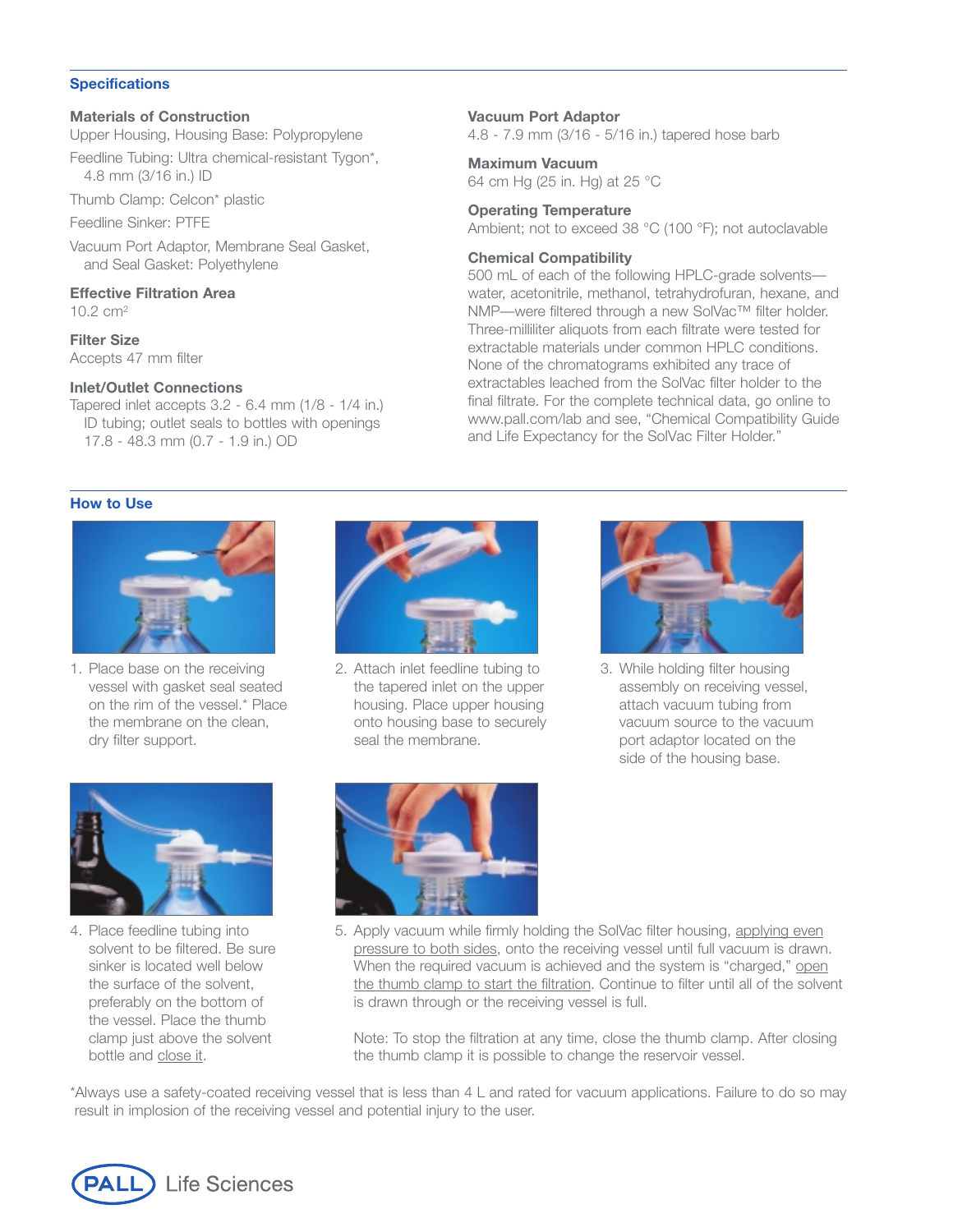### **Recommendations for Optimum Performance**

• Always begin filtration using a dry membrane and a clean, dry support base to prevent airlock, which can decrease or prevent liquid flow.

PTFE and Supported Membranes. Certain membranes such as supported membranes and fibrous media (e.g. PTFE and glass fiber) may not seal well in the SolVac™ filter holder due to the rigidity of the membrane or media surface. This may result in reduced flow rate. To correct this occurrence, place a membrane seal gasket on top of the membrane prior to final assembly of the filter holder. Make sure that you save these gaskets once you are done with your filtration so that you can use them in the future.

Membranes. Once membranes are wetted with fluid, they do not allow air to pass through them. Because of this, it is critical that the PTFE sinker is on the bottom of the reservoir you are filtering from to minimize the potential to draw air into the filter holder prior to completing filtration.

- Always be sure sinker and feedline remain below the surface of the solvent to prevent air from getting into the feedline and creating an airlock.
- Use a receiving vessel that is of equal or greater volume than the vessel containing the mobile phase solvent to be filtered. Always monitor the filtration process to prevent overflow.
- For optimum performance use vacuum pressure of 51 - 64 cm (20 - 25 in.) Hg.
- Conventional lab vacuum pumps such as Pall Life Sciences vacuum pumps are ideal for use with the SolVac filter holder.

## **Recommendations for Cleaning**

The SolVac filter holder is made of durable polypropylene and can be cleaned in the same manner as glassware, or by rinsing an empty holder with the solvent to be filtered. After discarding the rinse fluid, be sure to dry the membrane support prior to placing the membrane into the holder. Do not autoclave.

## **Ordering Information**

| Product No. | Description                                                                                                                                                      | Packaging | Product No. | <b>Description</b>       | Packaging    |
|-------------|------------------------------------------------------------------------------------------------------------------------------------------------------------------|-----------|-------------|--------------------------|--------------|
| 4020        | SolVac filter holder with 61 cm 1/pkg<br>(2 ft.) feedline tubing, sinker,<br>vacuum port adaptor, thumb<br>clamp, 2 membrane seal<br>gaskets, and 2 seal gaskets |           | 4023        | Replacement seal gaskets | $10$ /p $kg$ |
|             |                                                                                                                                                                  |           | 4025        | Membrane seal gasket kit | $10$ /p $kg$ |
|             |                                                                                                                                                                  |           | 4026        | Sinker replacement kit   | $2$ /pkg     |
| 4022        | 122 cm (4 ft.) replacement<br>feedline tubing                                                                                                                    | 1/pkg     | 4028        | Clamp replacement kit    | $2$ /pkg     |
|             |                                                                                                                                                                  |           |             |                          |              |